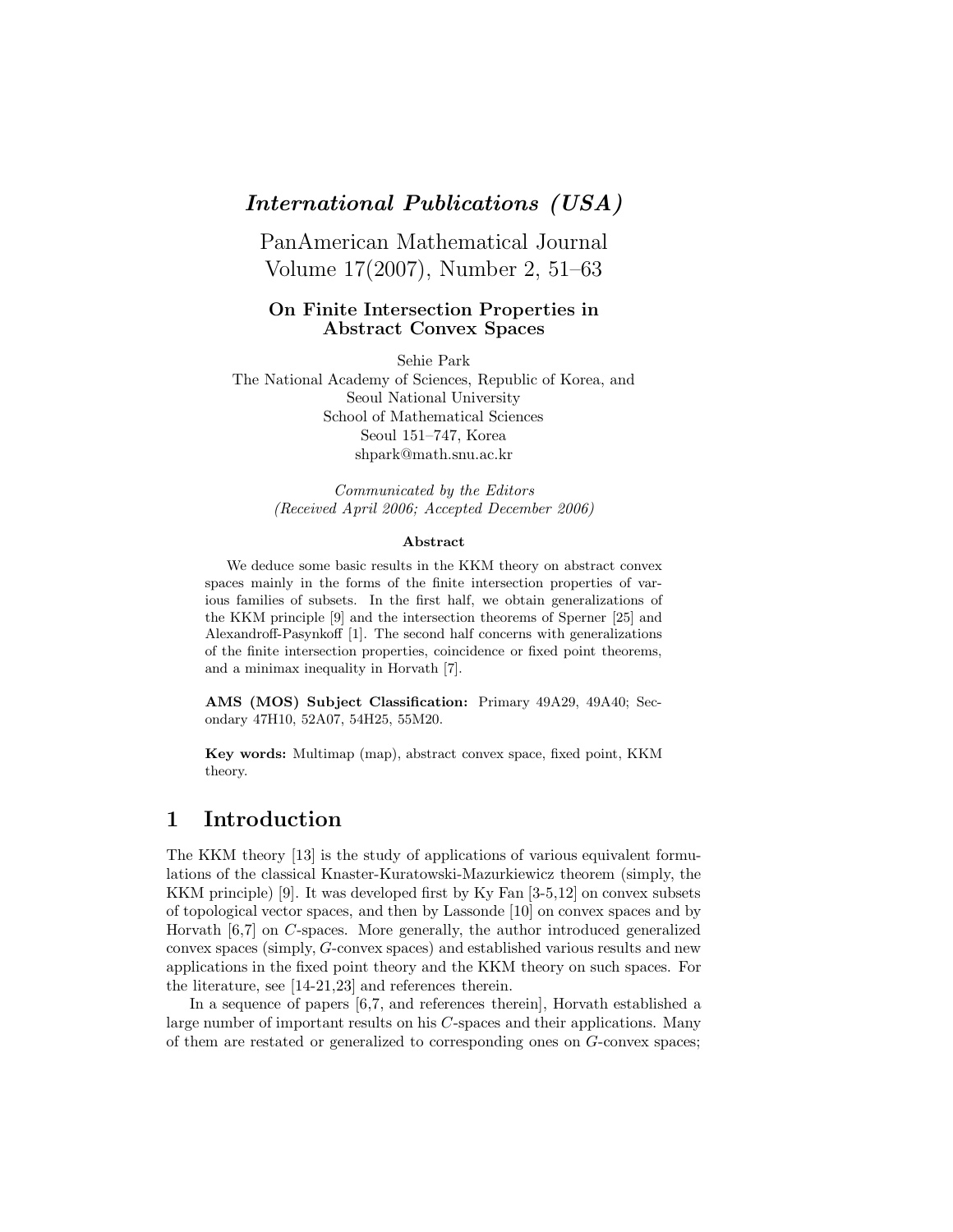see [19-21,23] and their references. However, there still remain some results of Horvath which can be improved. On the other hand, in our recent work [21], from our version of the KKM theorem for *G*-convex spaces, we deduced generalizations of the intersection theorems of Sperner [25] and Alexandroff-Pasynkoff [1], matching theorems of Lassonde [11] and Klee [8], various forms of the Fan-Browder type fixed point theorems [2], and applications to existence of maximal elements and approximate fixed points.

In the present paper, we introduce a new concept of abstract convex spaces which include the classical convexity spaces and our generalized convex spaces. In the first half of this paper, we deduce basic results in the KKM theory on abstract convex spaces mainly in the forms of the finite intersection properties of various families of subsets. Consequently, we obtain generalizations of some results in [21] to abstract convex spaces. Those are abstract forms of the KKM theorem and theorems of Sperner [25] and Alexandroff-Pasynkoff [1]. The second half concerns with generalizations of the finite intersection properties, coincidence or fixed point theorems, and a minimax inequality in Horvath [11].

# **2 Some equivalent forms of the Brouwer theorem**

It is well-known that the Brouwer fixed point theorem, the Sperner (combinatorial) lemma, and the Knaster-Kuratowski-Mazurkiewicz (simply, KKM) theorem are mutually equivalent. For the literature, see [14,21,22].

Let  $\Delta_n = v_0 v_1 \cdots v_n$  be an *n*-simplex and  $\partial \Delta_n = \bigcup_{i=0}^n v_0 v_1 \cdots \widehat{v}_i \cdots v_n$  its boundary, that is, the union of  $(n-1)$ -faces of  $\Delta_n$ .

The Brouwer fixed point theorem as follows is one of the most well-known and useful theorems in topology:

**Theorem B.** (Brouwer) *A continuous map*  $f : \Delta_n \to \Delta_n$  *has a fixed point*  $x_0 = f(x_0) \in \Delta_n$ .

The following is the combinatorial lemma of Sperner [25]:

**Lemma S.** (Sperner) Let K be a simplicial subdivision of an *n*-simplex  $v_0v_1 \cdots v_n$ . *To each vertex of K, let an integer be assigned in such a way that whenever a vertex u of K lies on a face*  $v_{i_0}v_{i_1}\cdots v_{i_k}$   $(0 \leq k \leq n, 0 \leq i_0 < i_1 < \cdots < i_k \leq n)$ , *the number assigned to u is one of the integers*  $i_0, i_1, \dots, i_k$ *. Then the total number of those n-simplexes of K, whose vertices receive all n* + 1 *integers*  $0, 1, \cdots, n$ , is odd. In particular, there is at least one such *n*-simplex.

This was applied to obtain the closed version of the following in [9]:

**Theorem KKM.** Let  $F_i$   $(0 \leq i \leq n)$  be  $n+1$  closed [resp. open] subsets of an *n*-simplex  $v_0v_1 \cdots v_n$ *. If the inclusion relation* 

$$
v_{i_0}v_{i_1}\cdots v_{i_k}\subset F_{i_0}\cup F_{i_1}\cup\cdots\cup F_{i_k}
$$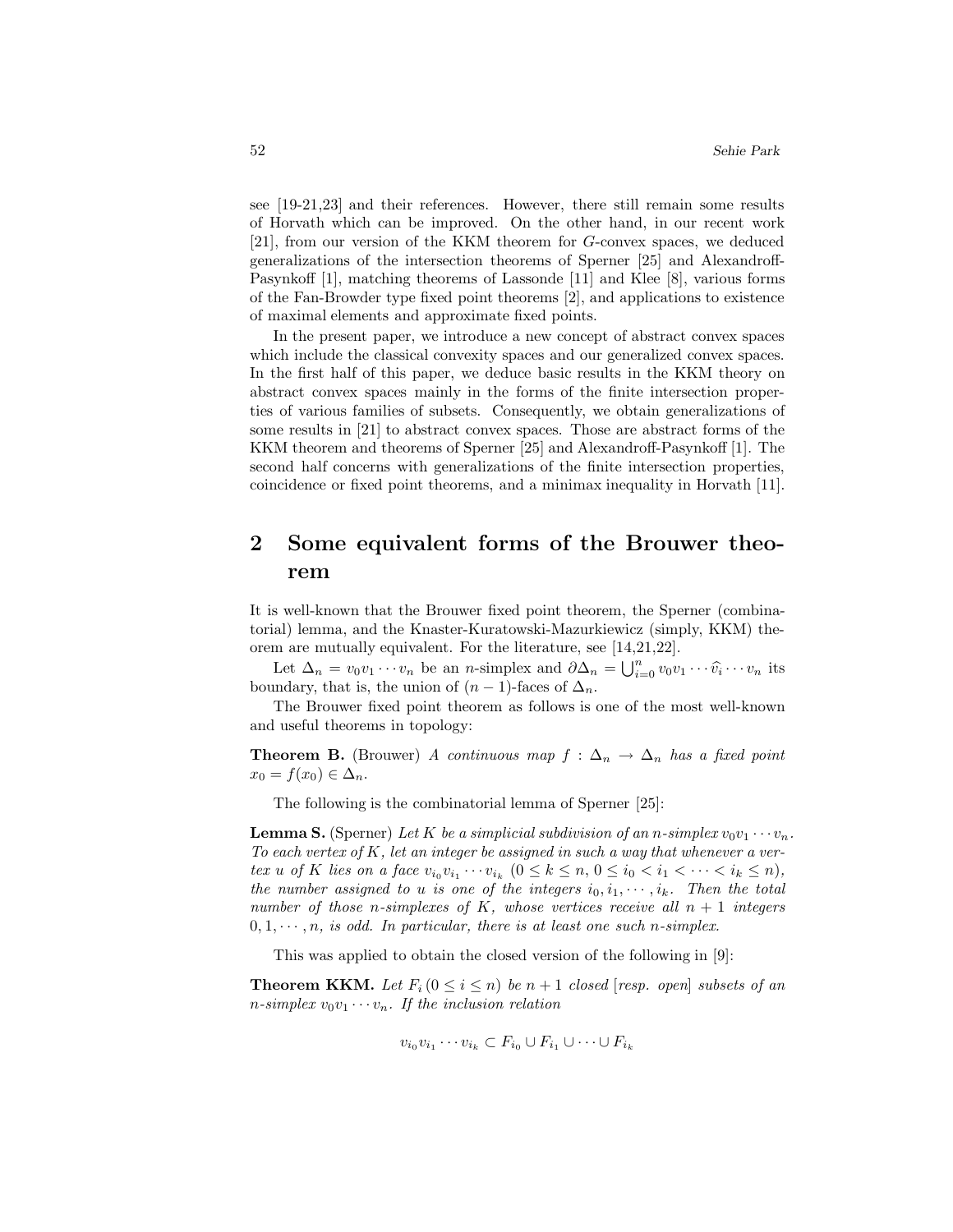*holds for all faces*  $v_{i_0}v_{i_1}\cdots v_{i_k}$   $(0 \leq k \leq n, 0 \leq i_0 < i_1 < \cdots < i_k \leq n)$ , then  $\bigcap_{i=0}^n F_i \neq \emptyset$ .

For the history of generalizations and applications of the open-valued version, see Park et al. [14,18,22].

The following intersection theorem follows from the KKM theorem, see [22]:

**Theorem S.** (Sperner) Let  $F_i$   $(0 \leq i \leq n)$  be  $n+1$  *nonempty closed* [*resp. open*] *sets covering an n-simplex*  $\Delta_n = v_0 v_1 \cdots v_n$ *. If, for each i, F<sub>i</sub> is disjoint from the*  $(n-1)$ *-face*  $v_0v_1 \cdots \widehat{v_i} \cdots v_n$ *, then*  $\bigcap_{i=0}^n F_i \neq \emptyset$ *.* 

The closed version of Theorem S is due to Sperner [25] and applied to prove the invariance of dimension, and the open version is due to Stromquist [26].

**Theorem AP.** (Alexandroff-Pasynkoff) *Let*  $X_i$  ( $0 \leq i \leq n$ ) *be*  $n + 1$  *closed*  $[resp. open] sets covering an n-simplex \Delta_n = v_0v_1 \cdots v_n such that v_0 \cdots \widehat{v_i} \cdots v_n \subset$  $X_i$  *for each i. Then*  $\bigcap_{i=0}^n X_i \neq \emptyset$ *.* 

The closed version of Theorem AP is due to Alexandroff and Pasynkoff [1] and applied to the essentiality of the identity map of the boundary of a simplex, and the open version is noted by Lassonde [11]; see also [22].

# **3 The KKM type theorems in abstract convex spaces**

It was known that the KKM theorem holds for topological spaces with certain abstract convexity without any linear structure. One of the most general spaces having this property seems to be the generalized convex spaces due to the author.

A *multimap* (or simply, a *map*)  $F: X \to Y$  is a function from a set X into the power set  $2^Y$  of a set *Y*; that is, a function with nonempty values  $F(x) \subset Y$ for  $x \in X$  and the *fibers*  $F^-(y) := \{x \in X \mid y \in F(x)\}$  for  $y \in Y$ . For  $A \subset X$ , let  $F(A) := \{ |F(x)| \mid x \in A \}.$ 

Let  $\langle D \rangle$  denote the set of all nonempty finite subsets of a set *D*. We introduce the following:

**Definitions.** An *abstract convex space*  $(E, D; \Gamma)$  consists of a nonempty set *E*, a nonempty set *D*, and a multimap  $\Gamma : \langle D \rangle \to E$  with nonempty values. We may denote  $\Gamma_A := \Gamma(A)$  for  $A \in \langle D \rangle$ .

When  $D \subset E$ , the space is denoted by  $(E \supset D; \Gamma)$ . In such case, a subset X of *E* is said to be Γ-*convex* if, for any  $A \in \langle X \cap D \rangle$ , we have  $\Gamma_A \subset X$ ; and for any subset  $X \subset E$ , the *Γ-convex hull* of *X* is defined as follows:

 $\Gamma$ -co  $X := \bigcap \{Z \subset E \mid Z \text{ is a } \Gamma\text{-convex subset of } E \text{ containing } X\}.$ 

It is easily seen that  $\Gamma$ -co  $X = \left[ \begin{array}{c} | \Gamma \text{-}\text{co } N \end{array} \right] \cup N \in \langle X \rangle$ . In case  $E = D$ , let  $(E; \Gamma) := (E, E; \Gamma).$ 

An abstract convex space with any topology is called *an abstract convex topological space*.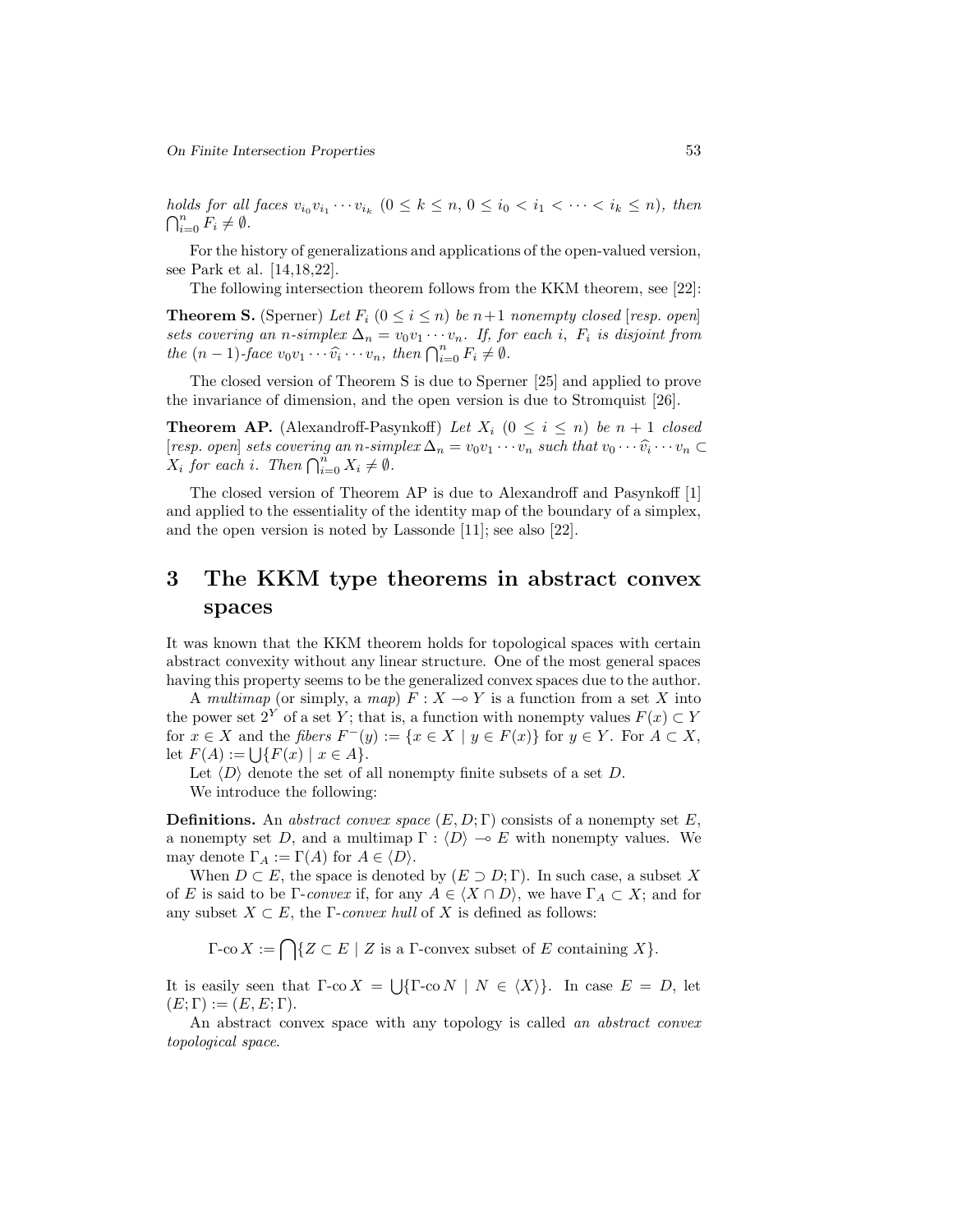If the reader prefers, abstract convex spaces can be called *A*-convex spaces.

**Examples** 1. Usually, a *convexity space* (*E,* C) *in the classical sense* consists of a nonempty set *E* and a family C of subsets of *E* such that *E* itself is an element of C and C is closed under arbitrary intersection. For details, see [24], where the bibliography lists 283 papers. For any subset  $X \subset E$ , its C-convex hull is defined and denoted by  $\text{Co}_{\mathcal{C}}X := \bigcap \{Y \in \mathcal{C} \mid X \subset Y\}.$  We say that X is *C*-convex if  $X = \text{Co}_\mathcal{C} X$ . Now we can consider the map  $\Gamma : \langle E \rangle \to E$  given by  $\Gamma_A$ :=Co<sub>C</sub>A for each  $A \in \langle E \rangle$ . Then  $(E, C)$  becomes our abstract convex space  $(E; \Gamma)$ .

2. A *generalized convex space* or a *G*-*convex space* (*X, D*; Γ) consists of a topological space *X*, a nonempty set *D*, and a multimap  $\Gamma : \langle D \rangle \to X$ such that for each  $A \in \langle D \rangle$  with the cardinality  $|A| = n + 1$ , there exists a continuous function  $\phi_A : \Delta_n \to \Gamma_A := \Gamma(A)$  such that  $J \in \langle A \rangle$  implies  $\phi_A(\Delta_J) \subset \Gamma_J := \Gamma(J).$ 

Here,  $\langle D \rangle$  denotes the set of all nonempty finite subsets of *D*,  $\Delta_n$  an *n*simplex with vertices  $v_0, v_1, \dots, v_n$ , and  $\Delta_J$  the face of  $\Delta_n$  corresponding to *J* ∈  $\langle A \rangle$ ; that is, if *A* = {*a*<sub>0</sub>*, a*<sub>1</sub>*,* ··· *, a<sub>n</sub>*} and *J* = {*a*<sub>*i*<sub>0</sub></sub>*, a*<sub>*i*<sub>1</sub></sub>} ⊂ *A*, then  $\Delta_J = \text{co}\{v_{i_0}, v_{i_1}, \cdots, v_{i_k}\}.$  For details on *G*-convex spaces, see [14-21], where basic theory was extensively developed.

It is possible to assume  $\Gamma_J = \phi_A(\Delta_J)$ . In case to emphasize  $X \supset D$ , a *G*convex space  $(X, D; \Gamma)$  will be denoted by  $(X \supset D; \Gamma)$ ; and if  $X = D$ , then  $(X \supset X; \Gamma)$  by  $(X; \Gamma)$ .

For a *G*-convex space  $(X \supset D; \Gamma)$ , a subset  $Y \subset X$  is said to be  $\Gamma$ -convex if for each  $N \in \langle D \rangle$ ,  $N \subset Y$  implies  $\Gamma_N \subset Y$ .

3. If  $X = D$  and each  $\Gamma_A$  is assumed to be contractible or, more generally, *ω*-connected (that is, *n*-connected for all  $n \geq 0$ ) and if for each  $A, B \in \langle X \rangle$ ,  $A \subset B$  implies  $\Gamma_A \subset \Gamma_B$ , then a *G*-convex space  $(X;\Gamma)$  becomes a *C-space* (or an *H*-*space*) due to Horvath [6,7].

4. If  $X = D$  is a convex subset of a vector space and each  $\Gamma_A$  is the convex hull of  $A \in \langle X \rangle$  equipped with the Euclidean topology, then a *G*-convex space (*X*; Γ) becomes a *convex space* in the sense of Lassonde [10]. Note that any convex subset of a topological vector space is a convex space, but not conversely.

**Definitions.** Let  $(E, D; \Gamma)$  be an abstract convex space and *Z* a set. For a multimap  $F: E \to Z$ , if a multimap  $G: D \to Z$  satisfies

$$
F(\Gamma_A) \subset G(A) := \bigcup_{y \in A} G(y) \quad \text{for all } A \in \langle D \rangle,
$$

then *G* is called a *KKM map* with respect to *F*. A *KKM map*  $G: D \to E$  is a KKM map with respect to the identity map 1*E*.

A multimap  $F: E \to Z$  is called a  $\mathcal{R}$ -map if, for any KKM map  $G: D \to Z$ with respect to *F*, the family  ${G(y)}_{y\in D}$  has the finite intersection property. We denote

$$
\mathfrak{K}(E, Z) := \{ F : E \multimap Z \mid F \text{ is a } \mathfrak{K}\text{-map} \}.
$$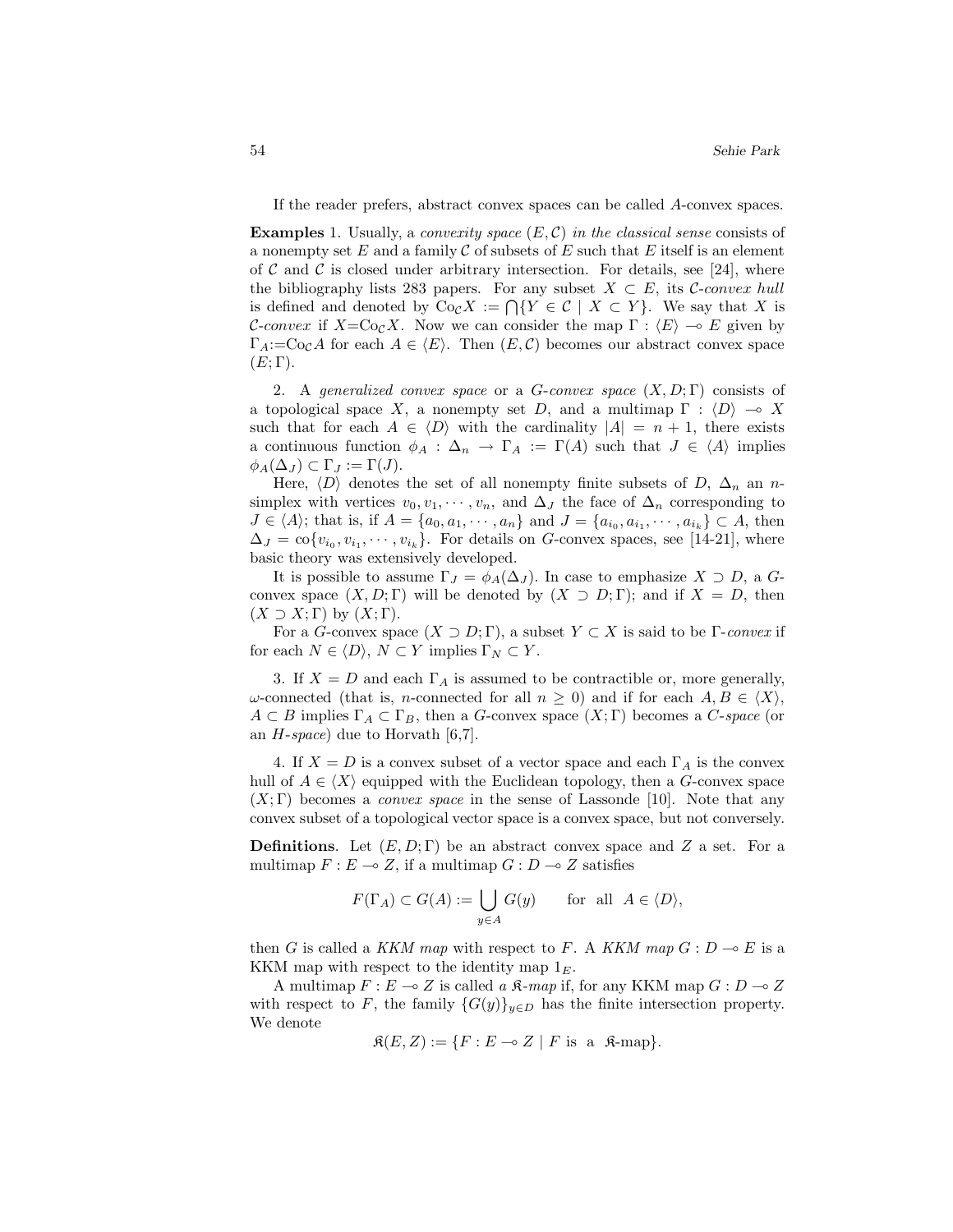Similarly, when *Z* is a topological space, a  $\mathcal{RC}$ -map is defined for closedvalued maps  $G$ , and a  $\mathcal{R}D$ -map for open-valued maps  $G$ . In this case, we have

$$
\mathfrak{K}(E, Z) \subset \mathfrak{KC}(E, Z) \cap \mathfrak{KD}(E, Z).
$$

Note that if *Z* is discrete then three classes  $\mathcal{R}, \mathcal{RC},$  and  $\mathcal{RD}$  are identical. Some authors use the notation  $KKM(E, Z)$  instead of  $\mathcal{RC}(E, Z)$ .

The following is a simple observation:

**Proposition 1.** Let  $(E, D; \Gamma)$  be an abstract convex space, Z a set, and F:  $E \multimap Z$  a multimap. Then  $F \in \mathfrak{K}(E, Z)$  if and only if for any multimap  $G: D \longrightarrow Z$  satisfying

 $(T.1)$   $F(\Gamma_N) \subset G(N)$  for any  $N \in \langle D \rangle$ , we have  $F(E) \cap \bigcap \{G(y) \mid y \in N\} \neq \emptyset$  for each  $N \in \langle D \rangle$ .

*Proof.* For the necessity, from (1.1), for any  $N \in \langle D \rangle$ , we have  $F(\Gamma_N) \subset F(E) \cap$  $G(N) = \bigcup_{y \in N} \{F(E) \cap G(y)\}.$  Since *F* is a *K*-map, the family  $\{F(E) \cap G(y)\}_{y \in D}$ has the finite intersection property. The sufficiency is clear.

**Remark.** If *Z* has any topology and if  $F \in \mathfrak{RO}(E, Z)$  [resp.,  $F \in \mathfrak{RC}(E, Z)$ ], then we have to assume  $G$  is open-valued [resp. closed-valued].

For an abstract convex topological space, the following recovers the meaning of  $1_E \in \mathfrak{RC}(E, E)$  [resp.  $1_E \in \mathfrak{RO}(E, E)$ ]:

**Corollary 1.** *Let* (*E,D*; Γ) *be an abstract convex topological space. Then the identity map*  $1_E$  *belongs to*  $\mathcal{RC}(E, E)$  [*resp.*  $1_E \in \mathcal{RD}(E, E)$ ] *if and only if for any multimap*  $G: D \to E$  *satisfying* 

- $(1)$  *G* has closed [*resp. open*] *values, and*
- (2) *G is a KKM map,*

 ${G(y)}_{y \in D}$  *has the finite intersection property.* 

Under an additional requirement, we have the whole intersection property for the map-values of a KKM map:

**Corollary 2.** *Let* (*E,D*; Γ) *be an abstract convex topological space, the identity*  $map$   $1_E \in \mathfrak{RC}(E, E)$  [*resp.*  $1_E \in \mathfrak{RO}(E, E)$ ], and  $G : D \multimap E$  *a multimap satisfying* (1)*,* (2) *in Corollary 1, and*

(3)  $\bigcap_{z \in M} \overline{G(z)}$  *is compact for some*  $M \in \langle D \rangle$ *. Then we have*

$$
\bigcap_{y \in D} \overline{G(y)} \neq \emptyset.
$$

Recall that  $1_X \in \mathfrak{RC}(X,X) \cap \mathfrak{KO}(X,X)$  in a *G*-convex space  $(X,D;\Gamma)$ . This is due to Park [18,20,21] where a number of applications in various fields were given. Moreover, we have the following result for *G*-convex spaces in [23]: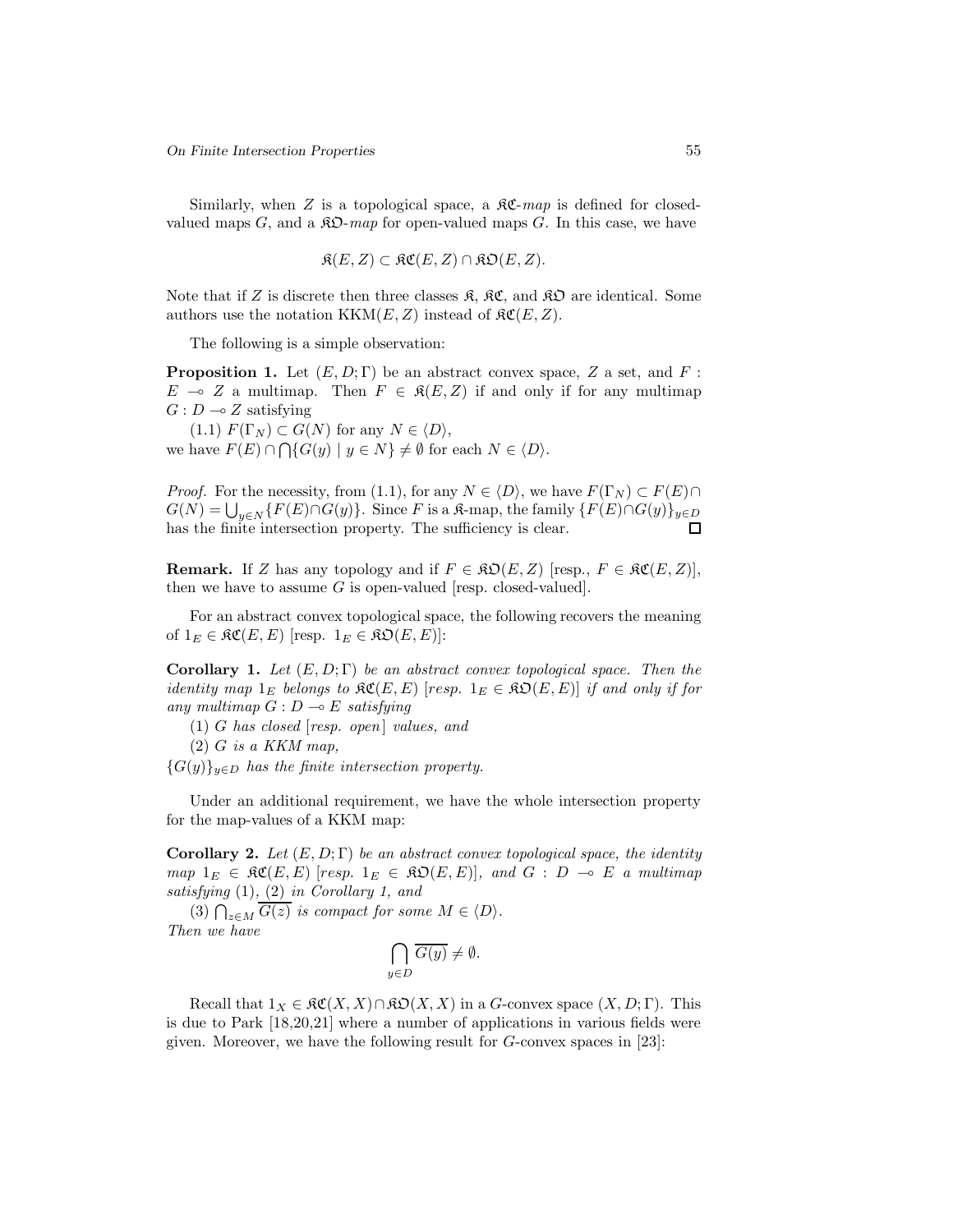**Theorem 1.** *Let*  $(X, D; \Gamma)$  *be a G-convex space and*  $G: D \to X$  *a KKM map with closed* [*resp. open*] *values.* Then  $\{G(a)\}_{a \in D}$  *has the finite intersection property. More precisely, for any*  $A \in \langle D \rangle$ *, we have* 

$$
\Gamma_A \cap \bigcap_{a \in A} F(a) \neq \emptyset.
$$

Note that the first part of Theorem 1 follows from Corollary 2. But the precise part is not.

Recall that, at first, a *G*-convex space was defined under the additional isotonicity condition:

(∗) if *M,N* ∈ h*D*i and *M* ⊂ *N,* then Γ*<sup>M</sup>* ⊂ Γ*<sup>N</sup> .*

Condition (∗) holds for convex spaces due to Lassonde [10] or *C*-spaces due to Horvath [6,7], but not for *G*-convex spaces in general. Later, it is known that this restriction was superfluous (see [15-21]) in most applications.

However, for any *G*-convex space  $(X, D; \Gamma)$ , when  $D = A$  is finite, by putting  $\Gamma_J = \phi_A(\Delta_J)$ , we may assume the isotonicity condition (\*).

From Proposition 1, we deduce generalizations of Theorems S and AP for abstract convex spaces, resp., as follows:

**Theorem 2.** Let  $(E, D; \Gamma)$  be an abstract convex topological space with  $D =$  ${a_0, a_1, \dots, a_n}$  *and*  $S: D \to X$  *a multimap with nonempty closed* [*resp. open*] *values such that*

 $(i)$   $E = S(D)$  *and* 

(ii) *for each i*,  $0 \leq i \leq n$ ,  $S(a_i)$  *is disjoint from*  $\Gamma(\{a_0, \dots, \hat{a_i}, \dots, a_n\})$ *. If the identity map*  $1_E \in \mathfrak{RC}(E, E)$  [*resp.*  $1_E \in \mathfrak{RO}(E, E)$ ], then  $\bigcap_{i=0}^n S(a_i) \neq \emptyset$ .

*Proof.* It suffices to show that *S* is a KKM map. Let  $N \in \langle D \rangle$ . If  $N = D$ , then  $\Gamma_N \subset E = S(N)$  by (i). Suppose that  $N \subsetneq D$ . Then there exists an index *j*,  $0 \leq j \leq n$ , such that  $a_j \notin N$ . By (ii) and condition (\*), we have

$$
S(a_j) \cap \Gamma_N \subset S(a_j) \cap \Gamma(\{a_0, \cdots, \widehat{a_j}, \cdots, a_n\}) = \emptyset.
$$

However, we have  $\Gamma_N \subset E = S(D) = \bigcup_{i=0}^n S(a_i)$  and hence

$$
\Gamma_N \subset \left\{ \left| \left\{ S(a_i) \mid a_i \in N \right\} \right| = S(N).
$$

Now the conclusion follows from Corollary 1.

In [21], from the KKM Theorem 1, we deduced the following generalization of Theorem S for *G*-convex spaces:

**Corollary 3.** Let  $(X, D; \Gamma)$  be a *G*-convex space with  $D = \{a_0, a_1, \dots, a_n\}$  and  $S: D \to X$  *a multimap with nonempty closed* [*resp. open*] *values such that*  $(i)$   $Y = S(D)$  *and* 

$$
(1) \Delta = \mathcal{S}(D) \text{ and}
$$

(ii) *for each i*,  $0 \leq i \leq n$ ,  $F(a_i)$  *is disjoint from*  $\Gamma(\{a_0, \dots, \hat{a_i}, \dots, a_n\})$ .  $\overrightarrow{Then} \bigcap_{i=0}^{n} S(a_i) \neq \emptyset.$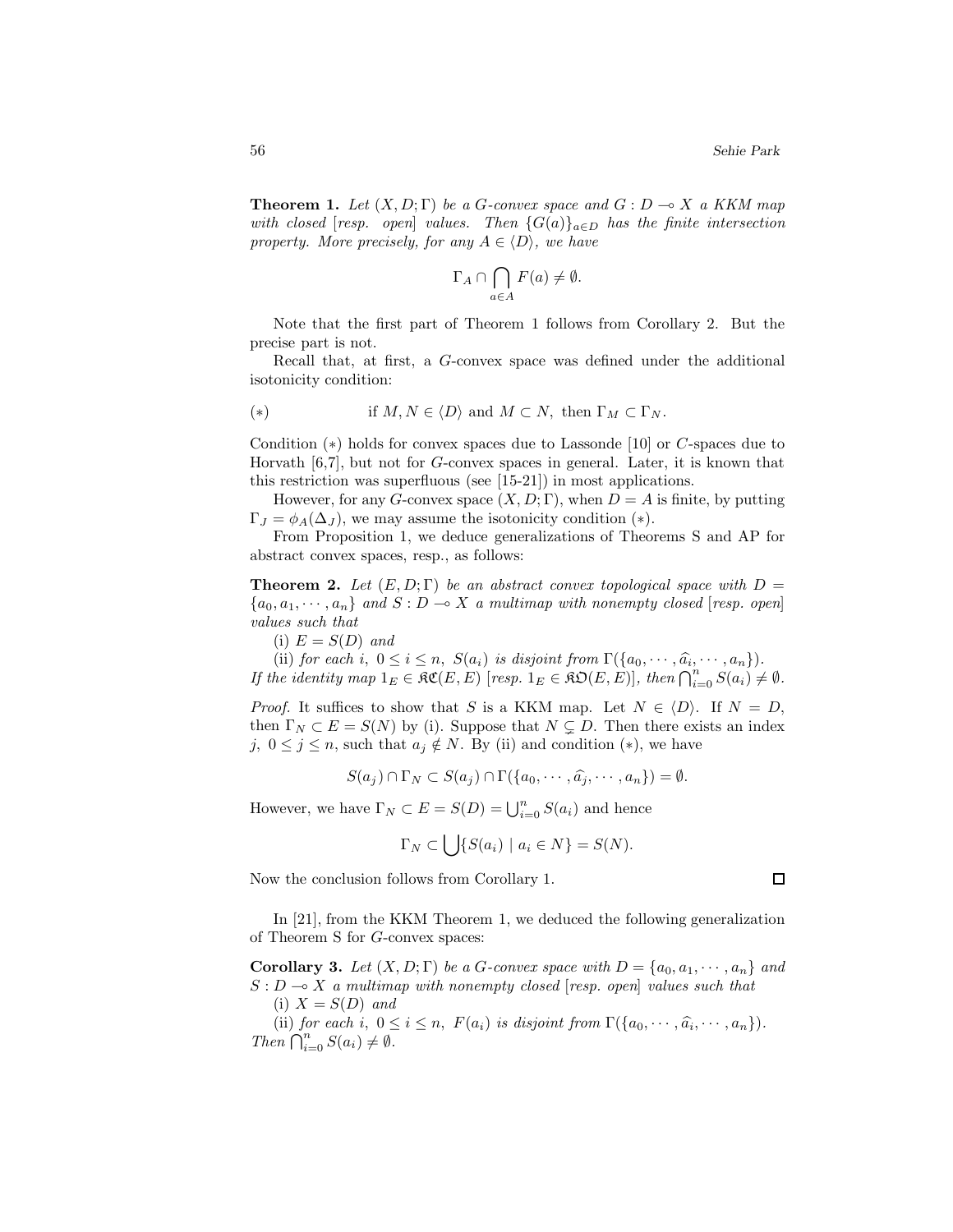For  $D = \{a_0, a_1, \dots, a_n\}$ , we denote as follows:

$$
D_0 := \{a_0, \cdots, a_{n-1}\},
$$
  
\n
$$
D_i := \{a_0, \cdots, a_{i-1}, \cdots, a_n\}
$$

for  $1 \leq i \leq n$ .

**Theorem 3.** *Let*  $(E, D; \Gamma)$  *be an abstract convex topological space with*  $D =$  ${a_0, a_1, \cdots, a_n}$  *and*  $T : D \multimap E$  *a multimap with nonempty closed* [*resp. open*] *values such that*

(i)  $E = T(D)$  *and* 

(ii)  $\Gamma_{D_i} \subset T(a_i)$  *for*  $0 \le i \le n$ *.* 

*If the identity map*  $1_E \in \mathfrak{RC}(E, E)$  [*resp.*  $1_E \in \mathfrak{RO}(E, E)$ ], then  $\bigcap_{i=0}^n T(a_i) \neq \emptyset$ .

*Proof.* We show that *T* is a KKM map. Let  $N \in \langle D \rangle$ . If  $N = D$ , then  $\Gamma_N \subset E = T(N)$  by (i). Suppose that  $N \subsetneq D$ . Then, by (ii) and condition (\*),

$$
\Gamma_N \subset \Gamma_{D_i} \subset T(a_i) \text{ for some } a_i \in N,
$$

and hence

$$
\Gamma_N \subset \bigcup \{ T(a_i) \mid a_i \in N \} = T(N).
$$

Now the conclusion follows from Corollary 1.

In [21], from the KKM Theorem 1, we deduced the following generalization of Theorem AP for *G*-convex spaces:

**Corollary 4.** Let  $(X, D; \Gamma)$  be a *G*-convex space with  $D = \{a_0, a_1, \dots, a_n\}$  and  $T: D \rightarrow X$  *a multimap with nonempty closed* [*resp. open*] *values such that* 

 $(i)$   $X = T(D)$  *and* (ii)  $\Gamma_{D_i} \subset T(a_i)$  *for*  $0 \leq i \leq n$ *.*  $Then \bigcap_{i=0}^{n} T(a_i) \neq \emptyset.$ 

Ky Fan [3,5] noted that each of Theorems S and AP can be easily derived from the other. We show that this can be done for Theorems 2 and 3 as follows:

*Theorem 2*  $\implies$  *Theorem 3*. Suppose that  $\bigcap_{i=0}^{n} T(a_i) \neq \emptyset$ . Let  $S: D \multimap E$  be a map with open [resp. closed] values defined by

$$
S(a_i) := E \setminus T(a_{i+1}) = T(a_{i+1})^c \text{ for } 0 \le i < n,
$$
  
\n
$$
S(a_n) := E \setminus T(a_0) = T(a_0)^c.
$$

Then we have

$$
\bigcup_{i=0}^{n} S(a_i) = \bigcup_{i=0}^{n} T(a_i)^c = \left[\bigcap_{i=0}^{n} T(a_i)\right]^c = E
$$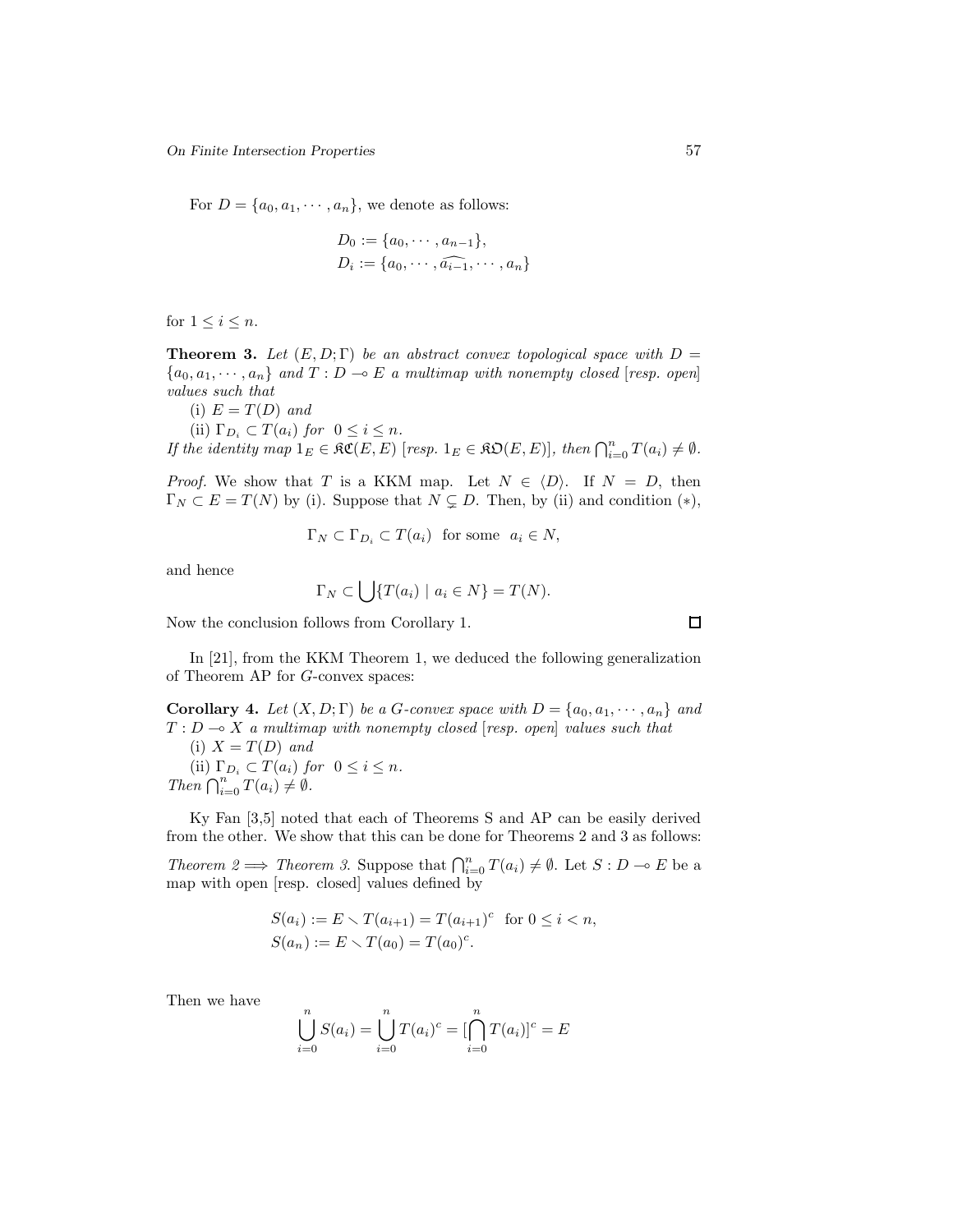and hence condition (i) of Theorem 2 holds. Moreover, since

$$
\Gamma_{D_{i+1}} = \Gamma(\{a_0, \cdots, \widehat{a_i}, \cdots, a_n\}) \subset T(a_{i+1}) \text{ for } 0 \le i < n
$$

and

$$
\Gamma_{D_0} = \Gamma(\{a_0, \cdots, a_{n-1}, \widehat{a_n}\}) \subset T(a_0),
$$

we have

$$
F(a_i) \cap \Gamma(\{a_0, \cdots, \widehat{a_i}, \cdots, a_n\}) = \emptyset \text{ for } 0 \le i \le n,
$$

and hence condition (ii) of Theorem 2 holds. Therefore,

$$
\bigcap_{i=0}^{n} S(a_i) = \bigcap_{i=0}^{n} T(a_i)^c = [\bigcup_{i=0}^{n} T(a_i)]^c = [T(D)]^c = \emptyset
$$

by (i) of Theorem 3. This contradicts Theorem 2.

*Theorem 3*  $\implies$  *Theorem 2.* Similarly we can prove.

### **4 The Horvath type finite intersection property**

In this section, by applying Theorems 2 and 3, we generalize results in Section 1 of Horvath [7] on the finite intersection property.

We use the following notation: If  $N \in \mathbb{N}$ , then  $\langle N^+ \rangle$  is the family of nonempty subsets of  $N^+ := \{0, 1, \dots, N\}$  and we denote  $N + 1 = 0$ .

**Theorem 4.** Let *X* be an *w*-connected space,  $\{M_i\}_{i=0}^N$  a closed [resp. open] *cover of X, and*  ${F_i}_{i=0}^N$  *a family of*  $\omega$ *-connected subspaces of X such that* 

(1) *for each*  $i \in N^+$ *,*  $F_i \cap M_i = \emptyset$ *; and* 

 $(2)$  *for each*  $J \in \langle N^+ \rangle$  *with*  $|J| \leq N$ ,  $\bigcap_{i \in J} F_i$  *is not empty and ω-connected. Then*  $\bigcap_{i=0}^{N} M_i \neq \emptyset$ .

*Proof.* Define  $\Gamma : \langle N^+ \rangle \longrightarrow X$  by

$$
\Gamma_J = \bigcap_{i \in J} F_i \text{ for } J \in \langle N^+ \rangle.
$$

Then  $(X, N^+; \Gamma)$  becomes a *G*-convex space. We apply Corollary 3 with  $D =$ *N*<sup>+</sup>,  $a_i = i$ ,  $F(a_i) = M_{i+1}$  for each  $i \in N^+$  with  $N + 1 = 0$ . Then

$$
\Gamma(\{a_0,\cdots,\widehat{a_i},\cdots,a_N\}):=F_0\cap\cdots\cap\widehat{F}_i\cap\cdots\cap F_N\subset F_{i+1}.
$$

Since  $F_i \cap M_i = \emptyset$  for each  $i \in N^+$  by (1), we have  $F_{i+1} \cap F(a_i) = \emptyset$  for each  $i \in N^+$  with  $N + 1 = 0$ . Hence, for each  $i \in N^+$ ,  $F(a_i)$  is disjoint from  $\Gamma(\{a_0,\dots,\widehat{a_i},\dots,a_N\})$ . Therefore, by Corollary 3,  $\bigcap_{i=0}^N F(a_i) \neq \emptyset$  and hence  $\bigcap_{i=0}^N M_i \neq \emptyset$ .  $\Box$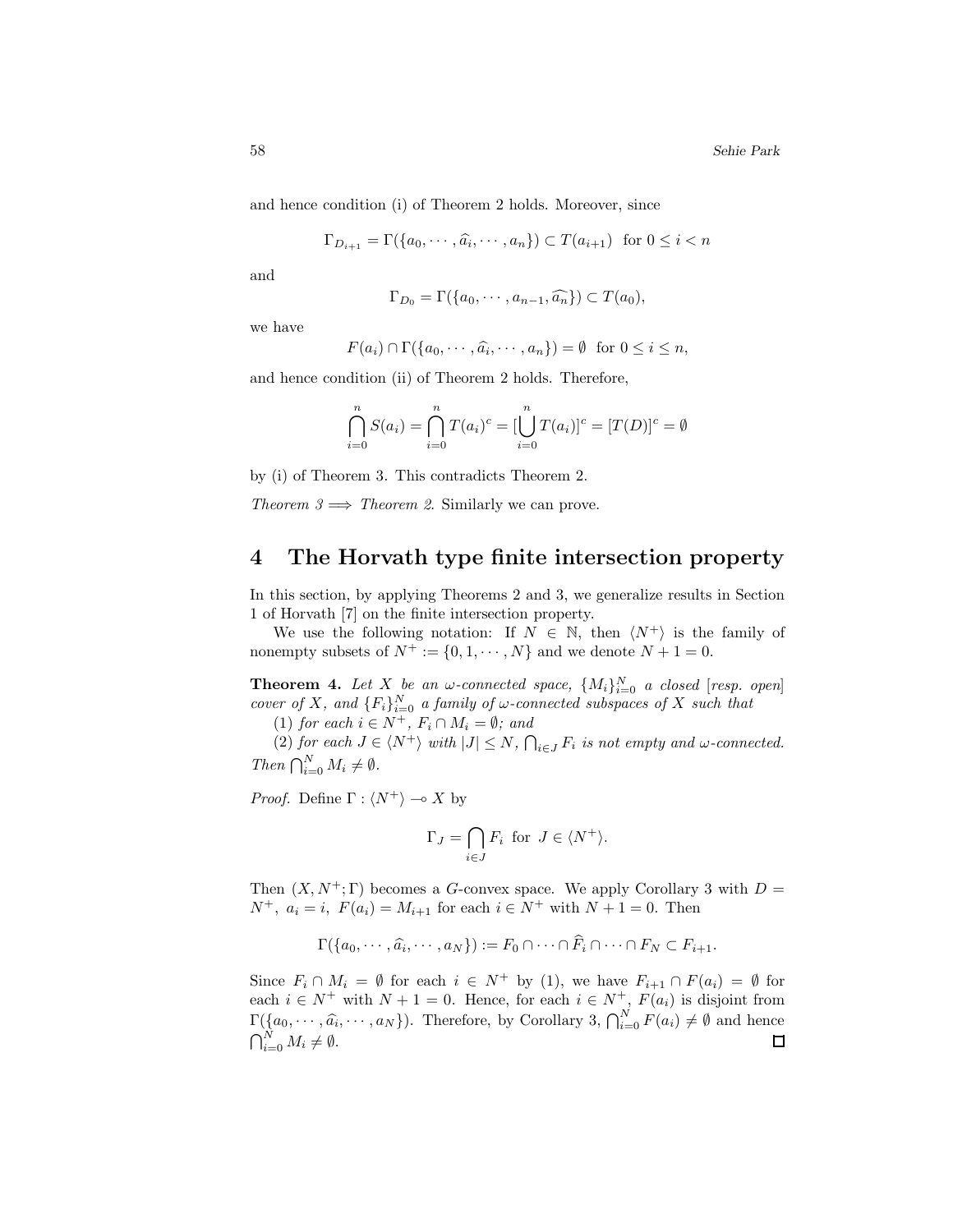**Remarks.** 1. Horvath [7, Section 1, Corollary 1] is the closed case of Theorem 4 for contractible sets.

2. Note that condition (1) can be replaced by the following weaker condition:  $(1)'$  for all  $i \in N^+$  with  $N + 1 = 0$ ,  $M_i \cap \bigcap_{j \neq i+1}^{\infty} F_j = \emptyset$ .

3. Note that Theorem 4 generalizes Theorem S. In fact, let  $N := n, X :=$  $\Delta_n$ ,  $M_i := F_i$ , and  $F_i := v_0 \cdots \widehat{v}_i \cdots v_n$  for each *i*. Then condition (1) is assumed. Moreover, for each *J* as in (2),  $\bigcap_{i \in J} F_i$  is convex and contains a vertex  $v_k$  for some  $k \in N^+ \setminus J$ . Hence condition (2) holds. Therefore, Theorem S follows from Theorem 4.

**Theorem 5.** Let *X* be an *w*-connected space,  $\{M_i\}_{i=0}^N$  a closed [resp. open] *cover of X, and*  ${F_i}_{i=0}^N$  *a family of*  $\omega$ *-connected subspaces of X such that* 

(1) *for each*  $i \in N^+$ *,*  $F_i \subset M_i$ *; and* 

 $(2)$  *for each*  $J \in \langle N^+ \rangle$  *with*  $|J| \leq N$ ,  $\bigcap_{i \in J} F_i$  *is not empty and ω-connected. Then*  $\bigcap_{i=0}^{N} M_i \neq \emptyset$ .

*Proof.* If  $J \in \langle N^+ \rangle$  with  $|J| \leq N$ , let  $\Gamma_J = \bigcap_{i \in J} F_i$ ; and if  $J = N^+$ , let  $\Gamma_J := X$ . Then  $(X, N^+; \Gamma)$  is a *C*-space and hence a *G*-convex space. We apply Corollary 4 with  $D = N^+$ ,  $a_i = i$ ,  $T(a_i) = M_i$  for each  $i \in N^+$  with  $N+1 = 0$ . Then

(i)  $X = T(D)$  since  $\{M_i\}$  covers X.

(ii) For each  $j \in N^+$  and  $J = D_j = \{a_0, \dots, \widehat{a_{j-1}}, \dots, a_N\}$ , we have  $\Gamma_{D_j} = \bigcap_{i \neq j-1} F_i \subset F_j \subset M_j$  by (1). Note that  $\Gamma_{D_0} = \bigcap_{i=0}^{N-1} F_i \subset F_0 \subset M_0$ .

Therefore, by Corollary 4,  $\bigcap_{i=0}^{N} T(a_i) \neq \emptyset$  and  $\bigcap_{i=0}^{N} M_i \neq \emptyset$ .

**Remarks** 1. Horvath [7, Section 1, Proposition 2] obtained the closed cover case of Theorem 5 under the additional restriction that *X* is normal.

2. Note that condition (1) can be replaced by the following weaker condition:  $(1)^{t} F_0 \cap \cdots \cap \widehat{F_{i-1}} \cap \cdots \cap F_N \subset M_i$  for each  $i \in N^+$ .

3. Note that Theorem 5 extends Theorem AP. In fact, let  $N := n, X :=$  $\Delta_n, M_i := X_i$ , and  $F_i := v_0 \cdots \hat{v_i} \cdots v_n \subset X_i$  for each *i*. Then Theorem AP follows from Theorem 5.

**Corollary 5.** Let *X* be a topological space, and  ${F_i}_{i=0}^N$  a family of closed [resp. *open*]  $\omega$ -connected subspaces of *X* such that for each  $J \in \langle N^+ \rangle$ ,

 $(1)$   $\bigcup_{i \in J} F_i$  *is*  $\omega$ -connected; and

 $(2)$   $\bigcap_{i \in J}^{\infty} F_i$  *is empty or*  $\omega$ *-connected. Then*  $\bigcap_{i=0}^{N} F_i \neq \emptyset$ .

*Proof.* We use induction on |*J*|. If  $|J| = 1$ , then the intersection is nonempty by hypothesis. If  $|J| = k + 1$ , let  $X_J := \bigcup_{i \in J} F_i$ . Then  $X_J$  is an *ω*-connected subspace of *X*. Note that  ${F_i}_{i \in J}$  is a closed [resp. open] cover of  $X_J$  such that  $\bigcap_{i\in J'} F_i \neq \emptyset$  if  $J' \subsetneq J$ . Now apply Theorem 5 to conclude that  $\bigcap_{i\in J} F_i \neq \emptyset$ .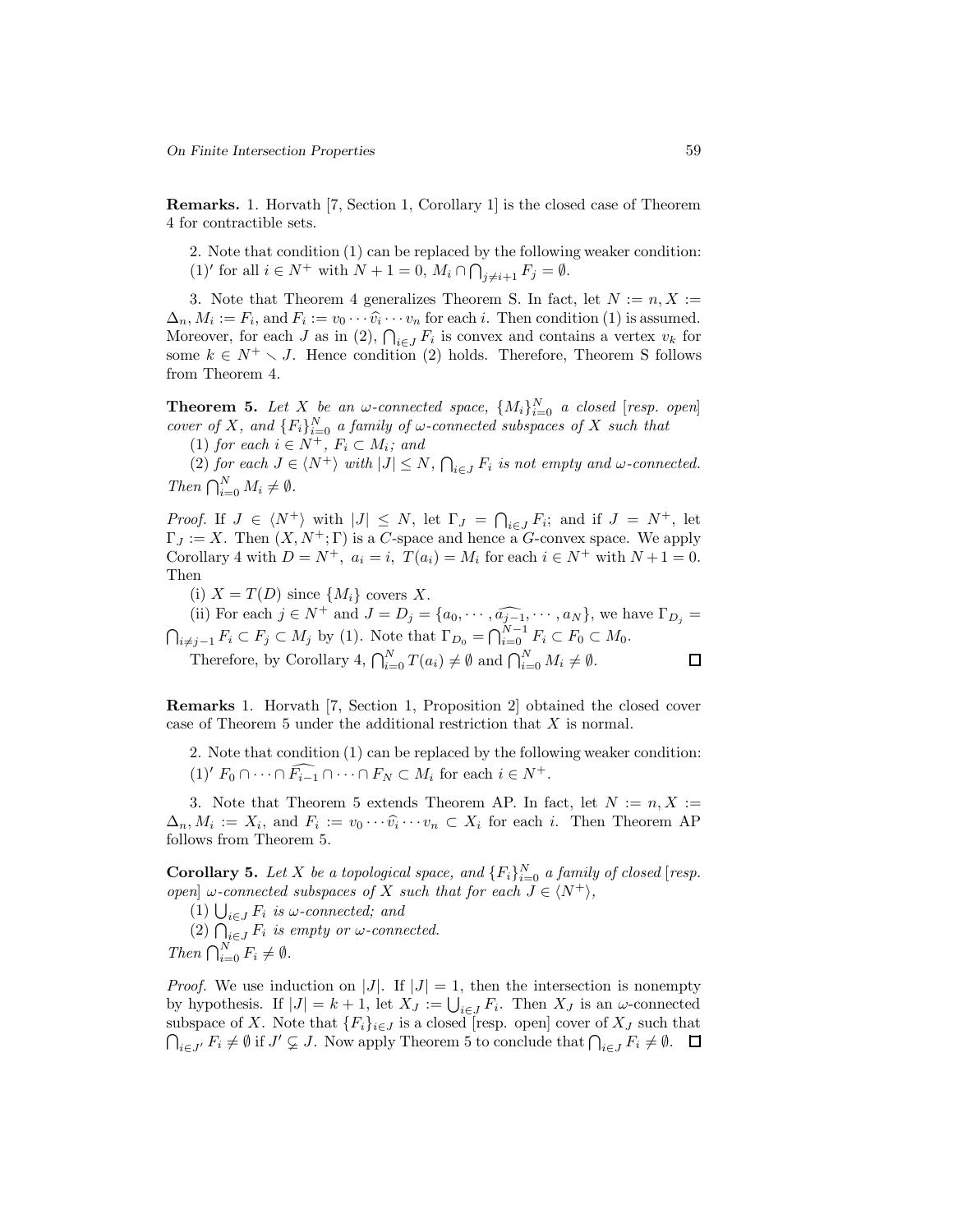**Remark.** Horvath [7, Section 1, Corollary 2] obtained the closed case of Corollary 5 under the additional restriction that *X* is normal.

**Corollary 6.** Let V be a vector space with the finite topology, and  $\{C_i\}_{i=0}^N$  a *family of closed* [*resp. open*] *convex subsets of V . If*

 $(1)$  *for each*  $i \in N^+$ ,  $\bigcap_{j \neq i} C_j \neq \emptyset$ ; and

 $(2) \bigcup_{i=0}^{N} C_i$  *is convex.* 

*Then*  $\bigcap_{i=0}^{N} C_i \neq \emptyset$ .

*Proof.* For each  $i \in N^+$ , choose  $x_i \in \bigcap_{j \neq i} C_j$ , and let  $X := \text{co} \{x_0, x_1, \dots, x_N\}$ and  $F_i = M_i = X \cap C_i$  and now apply Theorem 5.

**Remark.** Corollary 6.2 is due to Klee [8] and also known as the Berge intersection theorem; see [7].

From Corollary 5, we have the following:

**Corollary 7.** Let V be a topological vector space and  $\{C_i\}_{i=0}^N$  a family of *nonempty closed* [*resp. open*] *convex subsets of V . If for each J* ∈ h*N* <sup>+</sup>i*,* S *<sup>i</sup>*∈*<sup>J</sup> C<sup>i</sup> is*  $\omega$ -connected, then  $\bigcap_{i=0}^{N} C_i \neq \emptyset$ .

**Remark.** Horvath [7, Section 1, Corollary 4] obtained the closed case of Corollary 7 under the additional restriction that *V* is normal.

### **5 Some Horvath type fixed point theorems**

In this section, we generalize some (not all) fixed point theorems in Section 4 of Horvath [7].

We follow the notations in [7]: Let  $A: X \to Y$  be a multimap between sets. Define the map  $A^* : Y \to X$  by  $A^*(y) := X \times A^-(y)$ . Obviously  $A^{**} = A$ ;  $x \in A^*(y)$  if and only if  $y \notin A(x)$ ; and if  $B : X \to Y$  is another map such that *B* ⊂ *A* then  $A^*$  ⊂  $B^*$ .

For  $Y = D$ , the following reduces to Horvath's amusing lemma [7, Section 4, Lemma 1]:

**Lemma 1.** *Let Y be a set,*  $D \subset Y$ *,*  $\alpha$  :  $\langle D \rangle \rightarrow Y$ *,* and  $A : Y \rightarrow Y$  *a map such that*

(1) *for each*  $y \in Y$ *,*  $y \in A(y)$ *; and* 

(2) *for each*  $y \in Y$  *and*  $J \in \langle D \rangle$ , *if*  $J \subset A^*(y)$  *then*  $\alpha(J) \subset A^*(y)$ *. Then for each*  $J \in \langle D \rangle$ ,  $\alpha(J) \subset A(J)$ .

*Proof.* Suppose  $u \notin A(J)$ . Then, for each  $y \in J$ ,

$$
u \notin A(y) \Rightarrow y \notin A^{-}(u) \Rightarrow y \in Y \setminus A^{-}(u) = A^{*}(u).
$$

Hence, by (2),  $\alpha(J) \subset A^*(u)$ . On the other hand, since  $u \in A(u)$  by (1), we have  $u \notin A^*(u)$ . Therefore  $u \notin \alpha(J)$ . П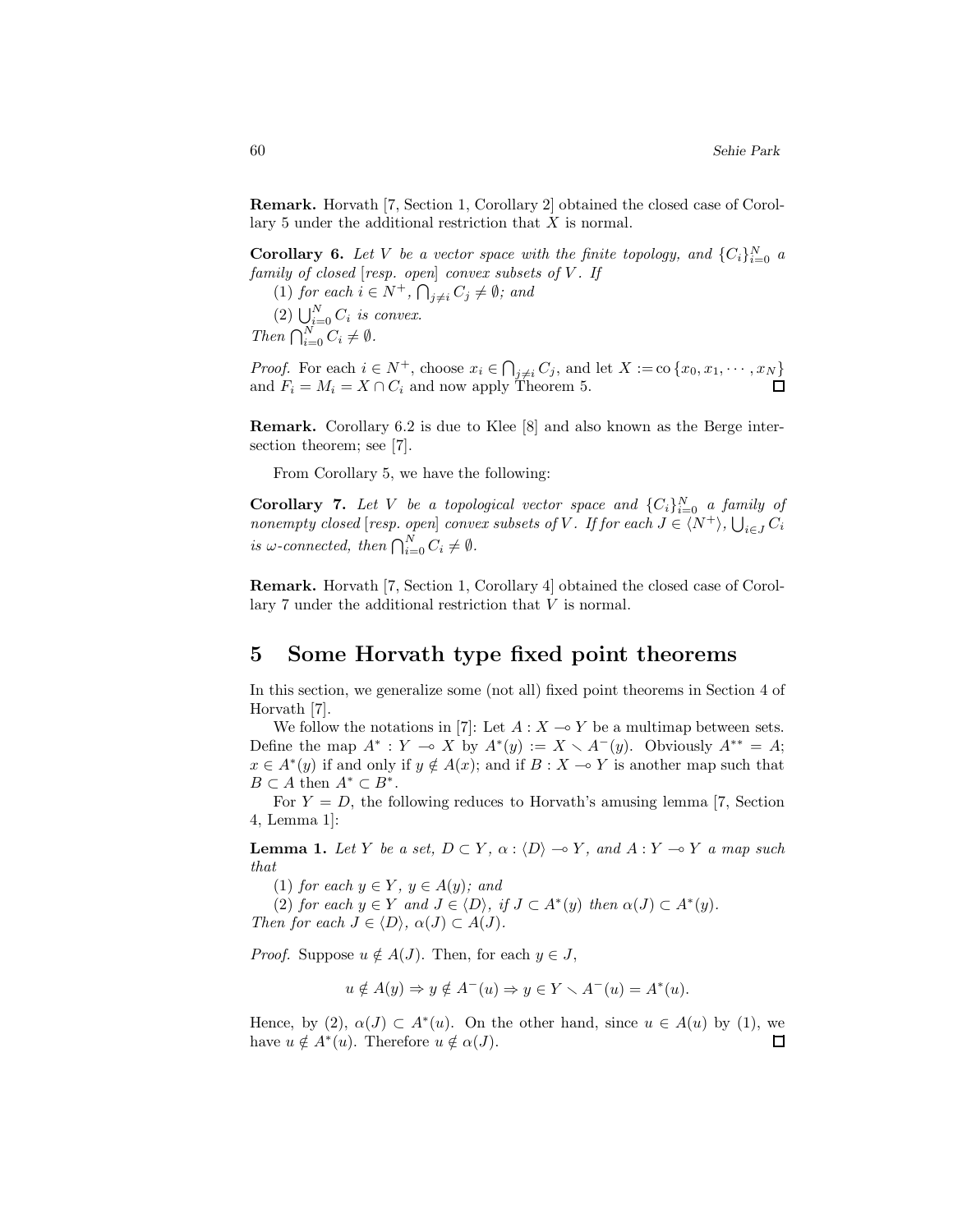On Finite Intersection Properties 61

**Lemma 2.** Let *Y* be a set,  $D \subset Y$ ,  $\alpha$  :  $\langle D \rangle \rightarrow Y$ , and  $B : Y \rightarrow Y$  a map such *that*

 $(1)$  *there exists a*  $J_0 \in \langle D \rangle$  *such that*  $\alpha(J_0) \cap \bigcap_{y \in J_0} B^-(y) \neq \emptyset$ *; and* 

 $(2)$  *for each*  $y \in Y$  *and*  $J \in \langle D \rangle$ *, if*  $J \subset B(y)$  *then*  $\alpha(J) \subset B(y)$ *.* 

*Then there exists a*  $\overline{y} \in Y$  *such that*  $\overline{y} \in B(\overline{y})$ *.* 

*Proof.* Let  $A^* = B$  or  $A = B^*$ . Then the negation of the conclusion of Lemma 1 is condition (1). Since condition (2) of Lemmas 1 and 2 are identical, we obtain the negation of condition (1) of Lemma 1. Hence  $\overline{y} \notin A(\overline{y})$  for some  $\overline{y} \in Y$ . Hence  $\overline{y} \in A^*(\overline{y}) = B(\overline{y}).$  $\Box$ 

**Theorem 6.** *Let*  $(E \supset D; \Gamma)$  *be an abstract convex topological space and*  $R, S$ :  $E \multimap E$  *two maps such that* 

(1) *for each*  $y \in E$ *,*  $R(y)$  *is closed* [*resp. open*] *and*  $y \in S(y) \subset R(y)$ *;* 

(2) *for each*  $y \in E$ *,*  $S^*(y)$  *is*  $\Gamma$ *-convex; and* 

(3)  $R(y_0)$  *is compact for some*  $y_0 \in D$ *.* 

*If the identity map*  $1_E$  *belongs to*  $\mathfrak{SC}(E, E)$  [*resp.*  $1_E \in \mathfrak{SO}(E, E)$ ]*, then*  $\bigcap_{y \in D} \overline{R(y)} \neq$ ∅*.*

*Proof.* By Lemma 1,  $\Gamma_J \subset S(J)$  for each  $J \in \langle D \rangle$  and hence *S* and *R* are KKM maps. Therefore, by Corollary 2, the family  ${R(y) | y \in D}$  has the finite intersection property. Since  $R(y_0)$  is compact for some  $y_0 \in D$ , the conclusion follows. □

**Remarks** 1. The reader might prefer to assume that each  $R(y)$  is compactly closed, but this does not generalize anything; see [17].

2. Theorem 6 generalizes Horvath [7, Section 4, Theorem 2].

By taking  $A = R^*$  and  $B = S^*$  we obtain at once the following fixed point theorem:

**Theorem 7.** *Let*  $(E \supset D; \Gamma)$  *be an abstract convex topological space and*  $A, B$ :  $Y \rightarrow Y$  *two maps such that* 

(1) *for each*  $y \in E$ *,*  $A^{-}(y)$  *is open* [*resp. closed*],  $A(y) \neq ∅$  *and*  $A(y) \subset B(y)$ *;* 

(2) *for each*  $y \in E$ *,*  $B(y)$  *is*  $\Gamma$ *-convex; and* 

(3)  $E \setminus A^{-}(y_0)$  *is compact for some*  $y_0 \in D$ *.* 

*If the identity map*  $1_E$  *belongs to*  $\Re\mathfrak{C}(E,E)$  [*resp.*  $1_E \in \Re\mathfrak{O}(E,E)$ ]*, then there is a*  $\overline{y} \in E$  *such that*  $\overline{y} \in B(\overline{y})$ *.* 

### **6 A Ky Fan type minimax inequality**

From Theorem 6, we obtain the following form of the minimax inequality of Ky Fan as in Horvath [7, Section 5, Proposition 1].

**Theorem 8.** *Let*  $(E \supset D; \Gamma)$  *be an abstract convex topological space and*  $f, g$ :  $E \times E \rightarrow \mathbb{R}$  *two functions such that* (1)  $f \leq g$ ;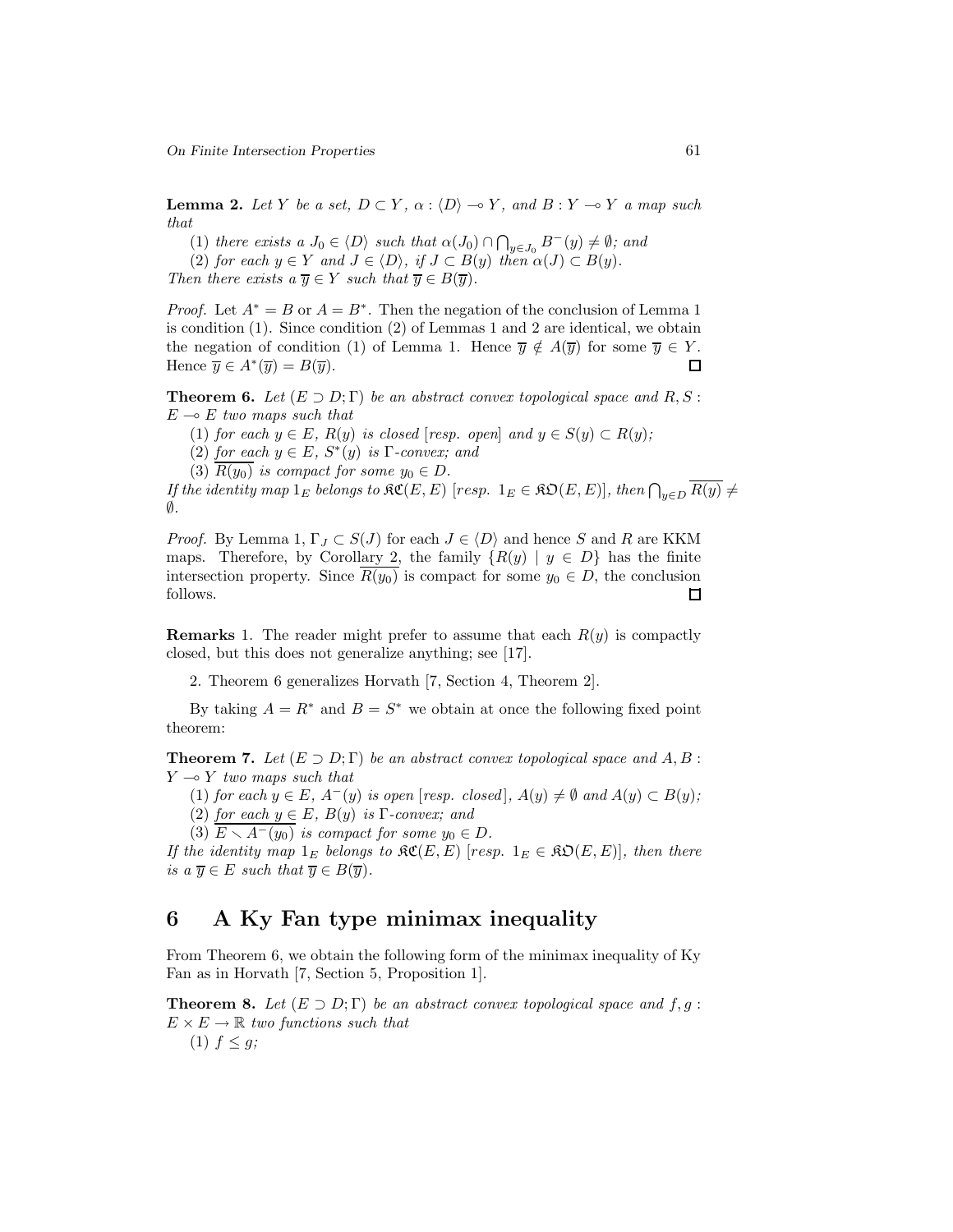- (2) *for each*  $y \in E$ ,  $x \mapsto g(x, y)$  *is l.s.c.*;
- (3) *for each*  $x \in E$ *,*  $\{y \in E \mid f(x, y) > 0\}$  *is* Γ*-convex; and*
- (4)  $\{x \in E \mid g(x, y_0) \le 0\}$  *is compact for some*  $y_0 \in D$ *.*

*If the identity map*  $1_E$  *belongs to*  $\mathfrak{RC}(E, E)$  [*resp.*  $1_E \in \mathfrak{RO}(E, E)$ ]*, then the following alternative holds:*

- (1) *there is an*  $x_0 \in E$  *such that*  $\sup_{y \in E} g(x_0, y) \leq 0$ *; or*
- (2) *there is a*  $y_0 \in E$  *such that*  $f(y_0, y_0) > 0$ *.*

*Proof.* Use Theorem 6 with

$$
R(y) := \{ x \in E \mid g(x, y) \le 0 \}
$$

and

$$
S(y) := \{ x \in E \mid f(x, y) \le 0 \}.
$$

Then the conclusion follows.

**Remark.** Theorem 8 works for *G*-convex spaces.

## **References**

- [1] P. Alexandroff and B. Pasynkoff, Elementary proof of the essentiality of the identity mapping of a simplex, *Uspehi Mat. Nauk* (N.S.) **12** (5) (77) (1957), 175–179 (Russian).
- [2] F. E. Browder, The fixed point theory of multi-valued mappings in topological vector spaces, *Math. Ann.* **177** (1968), 283–301.
- [3] Ky Fan, Convex Sets and Their Applications, *Argonne Nat. Lab., Appl. Math. Div. Summer Lecture*, 1959.
- [4] Ky Fan, A generalization of Tychonoff's fixed point theorem, *Math. Ann.* **142** (1961), 305–310.
- [5] Ky Fan, A covering property of simplexes, *Math. Scand.* **22** (1968), 17–20.
- [6] C. D. Horvath, Points fixes et coincidences pour les applications multivoques sans convexit´e, *C. R. Acad. Sci. Paris* **296** (1983), 403–406.
- [7] C. D. Horvath, Contractibility and generalized convexity, *J. Math. Anal. Appl.* **156** (1991), 341–357.
- [8] V. Klee, On certain intersection properties for convex sets, *Canad. J. Math.* **3** (1951), 272–275.
- [9] B. Knaster, K. Kuratowski, und S. Mazurkiewicz, Ein Beweis des Fixpunktsatzes für *n*-Dimensionale Simplexe, *Fund. Math.* **14** (1929), 132–137.
- [10] M. Lassonde, On the use of KKM multifunctions in fixed point theory and related topics, *J. Math. Anal. Appl.* **97** (1983), 151–201.